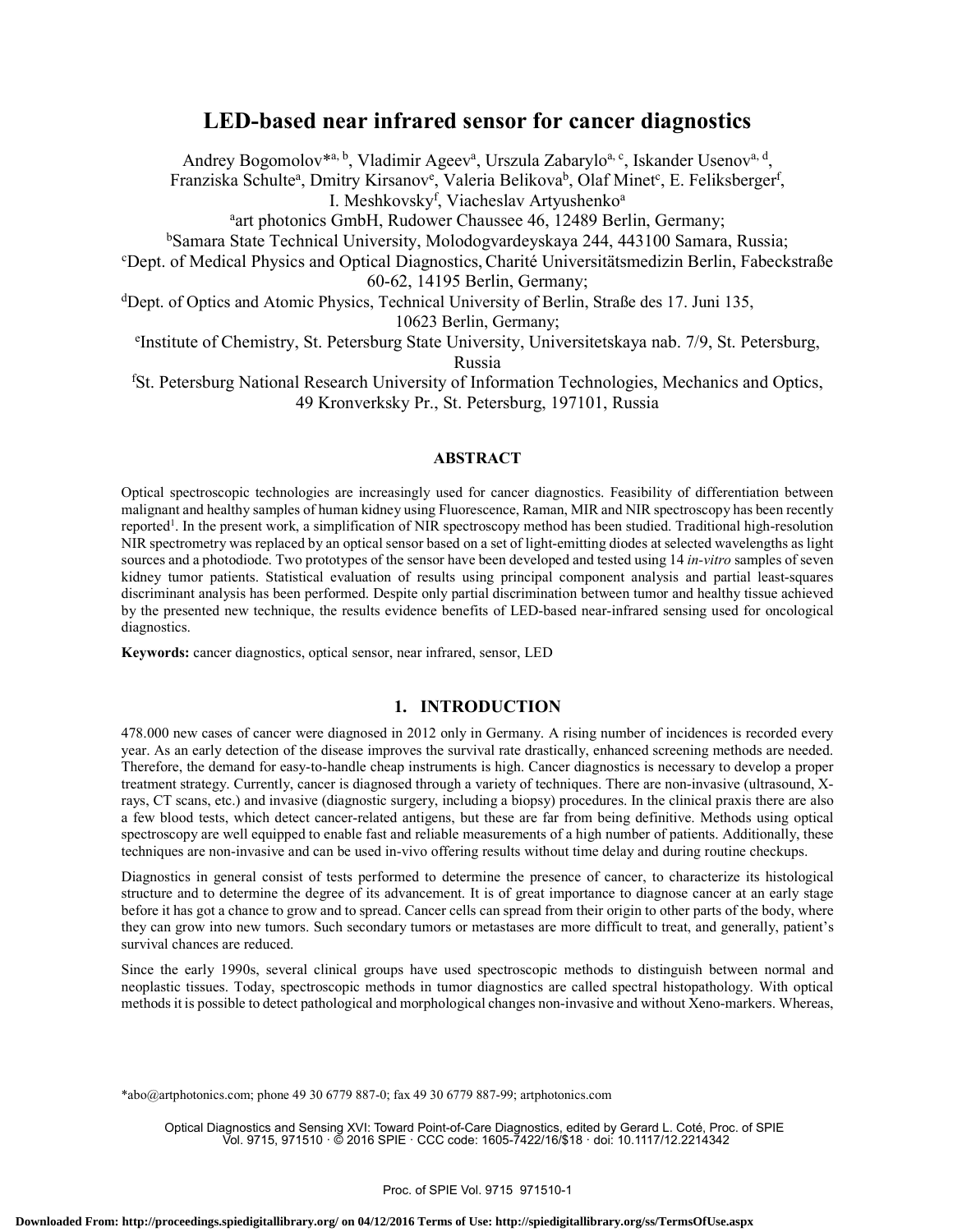using well-known markers such as NADH and FADH only invasive diagnostics is possible. Detailed knowledge of the changes in chemical composition correlated to pathological cell and tissue functions will affect the development of all new diagnostic procedures and therapeutic approaches. Optical methods open up new possibilities for the "next generation" of spectral pathology applications. Recent studies<sup>1</sup> show that malignant and healthy tissues may be differentiated by fluorescence or molecular spectroscopy methods: Raman scattering, IR-absorption or diffuse reflection (Fig. 1). One of the most promising optical methods is near-infrared (NIR) spectroscopy. It is useful for disease diagnosis because of its potential to probe the changes of tissue at the molecular level. This method can rapidly capture information about chemical bonds in functional groups and is, therefore, sensitive to changes in molecular composition and structure.



Fig1. Multi Spectral Fiber (MFS) tissue analyzer (left); Fluorescence, NIR DOS, Raman and MIR ATR spectra of cancer and normal tissue of kidney.

NIR diffuse reflection optical spectroscopy as an adjunct diagnostic modality to image-guided needle biopsy presents enormous potential for increasing feasibility and effectiveness of cancer detection. Percutaneous, image-guided core needle biopsy is less invasive, less expensive and faster than conventional surgical biopsy. It minimizes deformity, leaves little or no scarring and requires a short time for tissue recovery. NIR spectroscopy established at the tip of a needle was able to successfully differentiate malignant tumor from benign tissue by targeted performance<sup>2</sup>. NIR spectroscopic analysis was as well successfully used to distinguish between cancer tissue and normal tissue of liver<sup>3</sup>, breast<sup>4, 5, 6, 7</sup>, cervix<sup>8</sup>, oral cancer<sup>9,</sup>  $10, 11$ , prostate<sup>12, 13</sup>, lung<sup>14</sup>, gastric<sup>15</sup> and esophagus<sup>16</sup>.

Due to a relatively high penetration depth up to 2-3 mm<sup>17, 18</sup>, non-invasiveness and high speed of analysis, NIR spectroscopy is one of the most promising tools for cancer diagnostics. It can be easily combined with fiber cables and probes, adding a flexibility that is necessary under clinical conditions, e.g. during a surgical intervention.

Recent studies in various application fields have shown that full-scale NIR spectroscopy can be replaced by optical sensor measurements at several specific wavelengths optimized for a specific application<sup>19, 20, 21, 22</sup>.

This simplification is not necessarily associated with a loss in accuracy. In some cases, sensor performance can be as good as that of similar full-scale spectroscopic methods, or even better<sup>19</sup>. Some expected losses related to the much lower resolution of the sensor are compensated by the elimination of non- (or less) informative wavelengths from the analysis, such as noise or irrelevant variances. This also leads to the data and model simplification, and consequently, improves the reliability of the modeling (e.g. discrimination) results.

In the present study a novel tumor-sensing device based on light emitting diodes (LEDs) working in NIR region has been developed. Two prototypes of the sensor have been constructed and tested for kidney cancer detection using *in-vitro* clinical samples of seven patients.

## **2. MATERIALS AND METHODS**

#### **2.1 Samples**

In this study, NIR spectral measurements were performed on unstained cryo biopsies of normal and tumor renal tissue in the Klinik für Urologie, Charité Universitätsmedizin Berlin (Germany). Samples were derived from 7 patients after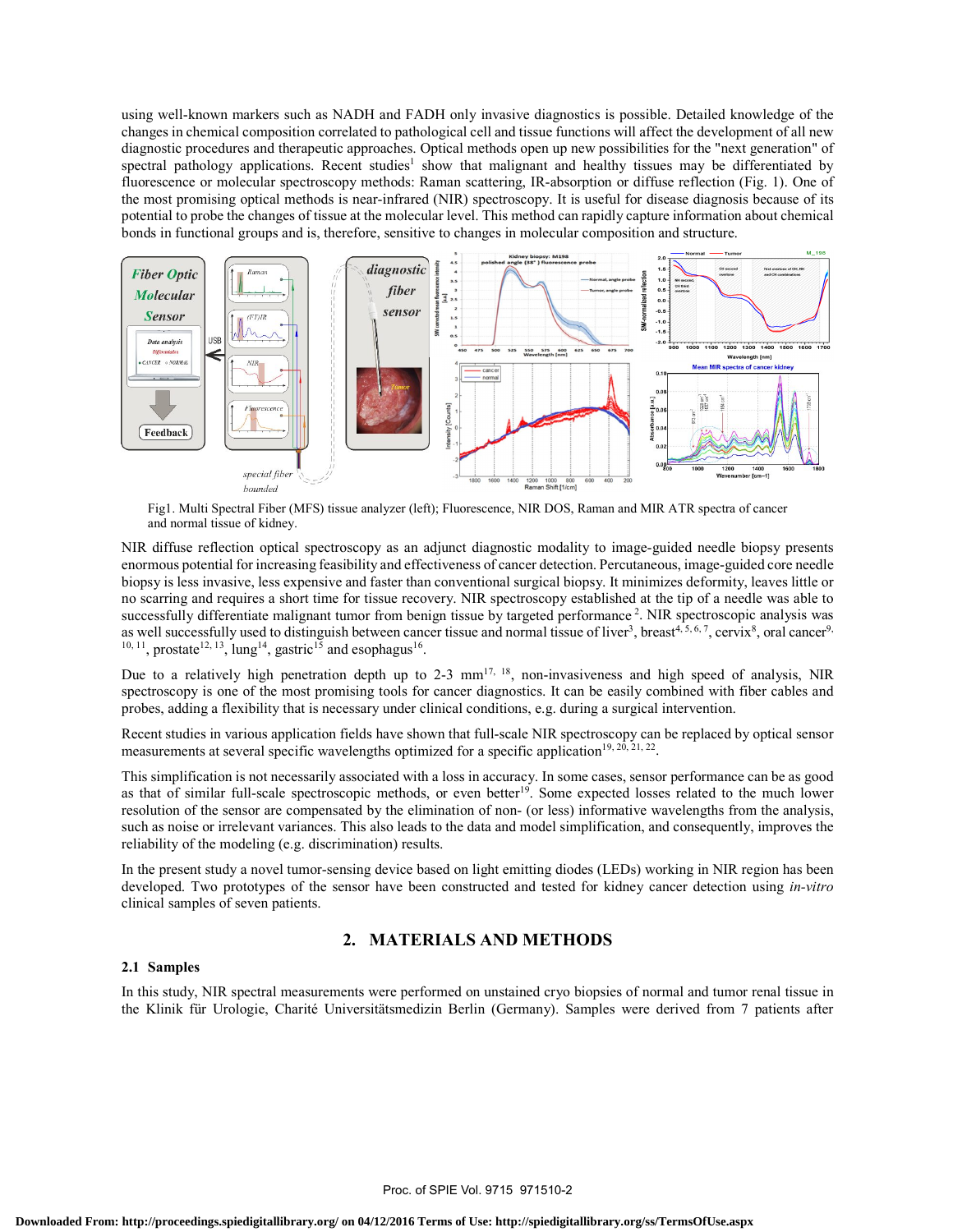nephrectomy. The institutional ethics committee approved the sampling and further investigation of renal tissues (ethical approval: EA1/134/12). Histological classification was performed according to the World Health Organization (WHO) criteria. Grading was accomplished according to Fuhrman<sup>23</sup> and staging met the UICC criteria<sup>24</sup>. Prior to measurements, tissue samples were thawed for 5 minutes at room temperature.

In the first series of spectroscopic investigations with the first LED-sensor prototype (data set A), three pairs of biopsy samples (191, 194, and 198) were measured. All tumor samples in the first series were of grade 2. According to the Fuhrman nuclear grading system (FNG)<sup>25</sup>, grade 2 means slightly irregular contours and diameters of approximately 15 $\mu$ m with nucleoli visible at 400x.

In the next series of measurements with an improved sensor prototype (section 2.2), four pairs of renal biopsies (144, 149, 151 and 160) were investigated. Tumor samples in the second series were of grade 2, 1, 2 and 3 respectively. All tumor samples were of the predominant cCRCC (clear cell renal cell carcinoma) subtype. This experimental series is referred to as data set B.

Both, tumor and normal, tissue samples of renal biopsies were placed into small Petri dishes 35 mm in diameter. Samples were fixated to the Petri dishes with a small amount of tissue adhesive glue (TRUGLUE ®) to avoid shifting of the tissue during measurement. On the outer surface of every Petri dish, a grid with numbered fields was drawn. The measurements were performed at each position which was completely covered by biopsy.



Fig. 2. Renal biopsies of patients 151 and 160 respectively: healthy (left) and tumor (right) tissue.

In the present text, individual data are coded in accordance with the sample type ("T" for tumor and "N" for normal tissue), patient number and spectral measurement number. In the data set B, an additional index like *C3*, *Cn* or *B2* denotes a specifically marked measurement position (see Fig. 2). For instance, *N144 Cn* 5 denotes measurement #5 in the position *Cn* of the normal tissue sample of patient 144.

#### **2.2 Sensor construction and data acquisition**

The concept of a LED-sensor is based on rapid scanning of a few (typically, two to seven) selected wavelengths. The LEDs at the chosen wavelengths are used for an alternating illumination of the sample. The reflected light is then measured by photodiode.

In the present study, four wavelengths were selected:  $0.94 \mu m$  (channel 4),  $1.17 \mu m$  (channel 3),  $1.30 \mu m$  (channel 1) and 1.44 µm (channel 2). The wavelengths near 1.0 µm and 1.45 µm were chosen to be close to the maxima of water absorption bands while the LED at 1.2  $\mu$ m mostly corresponds to the absorption of lipids<sup>26</sup>. The possibility to detect cancer using a water-to-lipid ratio in tissue with NIR spectroscopy was reported in<sup>27, 28</sup>. The third channel was intended as a scattercorrecting channel as it corresponds to a "low-populated" spectral region around 1.3 µm.

The measurements were performed using a vertically mounted thin metal-coated probe (Fig. 3, right). In the first experiment (data set A) the probe end was in contact with the tissue samples through a thin (about 0.5 mm) quartz glass covering the sample. In the second experiment (data set B) with an improved sensor prototype the probe equipped with a sapphire window at the Brewster's angle  $(-60.5^{\circ})$  (Fig. 3, right), only the sharp-angled tip of the probe (and not the window itself) was in direct contact with the sample. Therefore, in the latter case, the measurement was performed at some distance from an uncovered probe surface.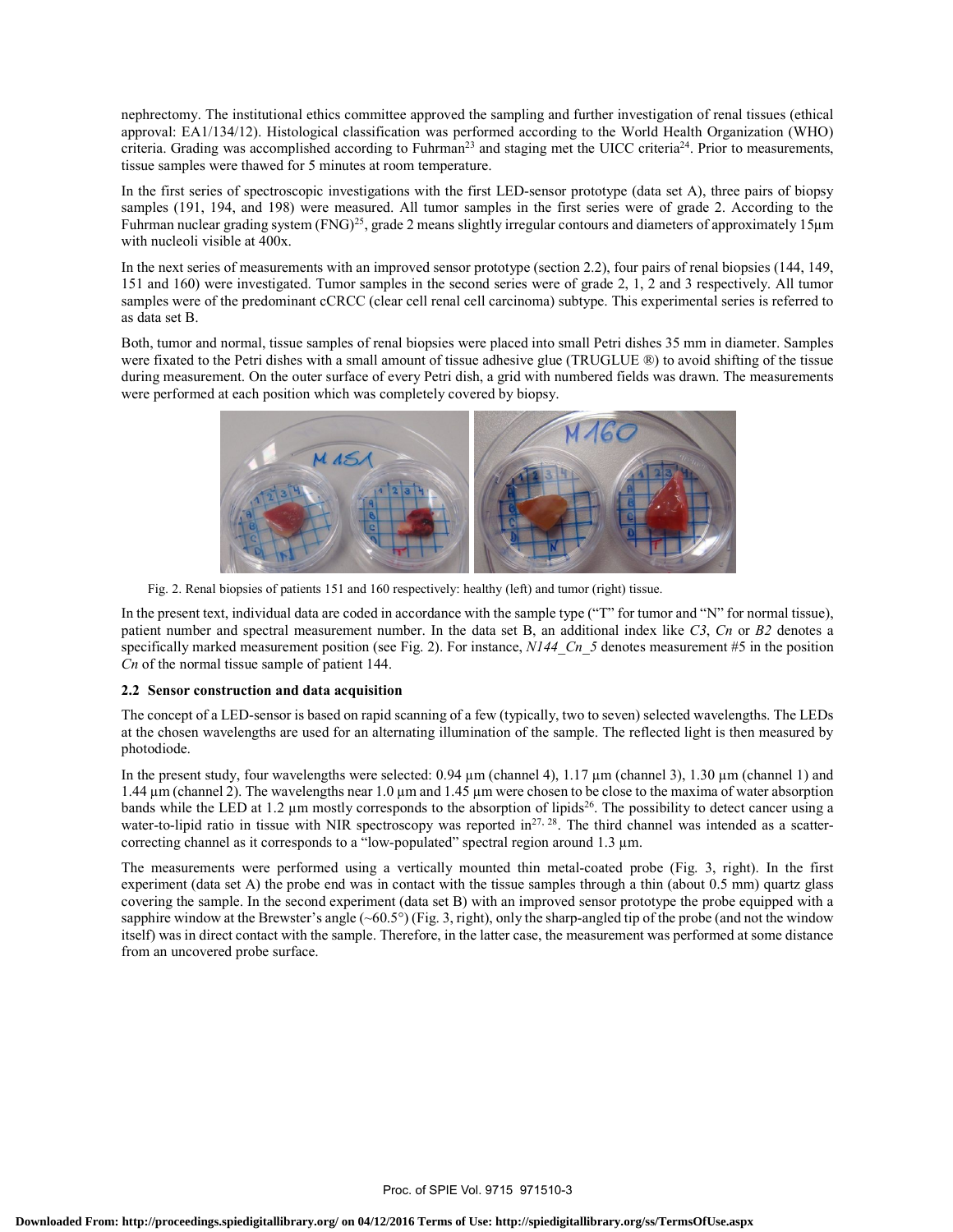

hold construction schematic. 1 - EEDs, 2 - hold capits, 3 - stamples steel thou, 4 tip had a right-angle shape and was not protected by a glass window). Fig. 3. Probe construction and measurement setup. (Left) experimental setup used for data acquisition in data set B; (right) probe construction schematic: 1 - LEDs, 2 - fiber cables, 3 - stainless steel tube, 4 - sapphire window (in data set A the probe

The sensor voltage data (in mV) were recorded using a software written in LabView by National Instruments<sup>TM</sup> (USA).

#### **2.3 Data analysis**

Prior to the analysis, the data variables (individual channels) were mean centered. No further preprocessing was applied. One evident outlier (sensor measurement *N194\_5*) has been removed from the data set A prior to analysis. Principle component analysis  $(PCA)^{29}$  and partial least-squares discrimination analysis  $(PLS-DA)^{30}$  were used for data analysis.

Data treatment and chemometrics analysis were performed in MATLAB R2008b (The MathWorks<sup>TM</sup> Inc., USA) supplemented with PLS\_Toolbox v.7.5 (Eigenvector Research Inc., USA) and in TPT cloud (www.tptcloud.com), a webbased chemometrics software by Global Modelling (Germany) and Samara State Technical University (Russia).

## **3. RESULTS AND CONCLUSIONS**

The data sets A and B acquired using two respective sensor prototypes (section 2.2) are closely similar (Fig. 4). The mean signal curves (Fig. 4, bottom left and bottom right) have the same characteristic shape with a pronounced minimum at 1.44  $\mu$ m and the highest intensities observed at 1.30  $\mu$ m. The measurements of all sensor channels show an essential variance. The scatter of values is particularly high for the channels 1 and 4 (1.30 and 0.94 µm). Generally, lower data intensity in the case of data set B is accounted for another measurement geometry associated with some losses of the incident and re-emitted light, i.e. a larger distance to the sample and the presence of a relatively thick sapphire window located at an angle to the measurement surface (section 2.2). Some individual measurements in both data sets have different shapes.

As it is clearly seen from the mean signals (Fig. 4, bottom left and bottom right) the tumor tissues are basically characterized by a higher intensity of detected signal at all studied wavelengths. This is an evidence of higher light scattering by the tumor tissue.

Cancer cells have in comparison to normal cells larger nuclear-cytoplasmic ratios. They show nuclear enlargement, asymmetrical nuclear shape and increased DNA content. The differences observed by NIR DOS correspond to alterations related to the interaction between light and cells. Microscopically the tumor cells of cCRCC (clear cell renal cell carcinoma) are arranged in compact nests, sheets, alveolar, or acinar structures separated by thin-walled blood vessels. Tumor cells have clear cytoplasm. The diameter of non-cancer cell nuclei is typically 5-10 µm, whereas cancer cell nuclei can be as large as 20  $\mu$ m. In this dense network of cells, probably nuclei are the most significant scatterers  $31$ . The spectrum of backscattered light contains a component that varies characteristically with wavelength, (with this variation) depending on particle size and refractive index.

Another evident data feature is a much lower variance of the measured sensor values in the case of healthy tissue samples. The simplest explanation of this fact is that normal kidney is more homogeneous in terms of cell structure than tissue affected by cancer. All clear cell RCCs have characteristic golden yellow appearance due to the rich lipid content of their cells. The cut surface is often very inhomogeneous with a varying degree of blood particles, necrosis, cystic degeneration and calcification<sup>32</sup>. Sometimes this difference can even be observed by the naked eye (Fig. 2).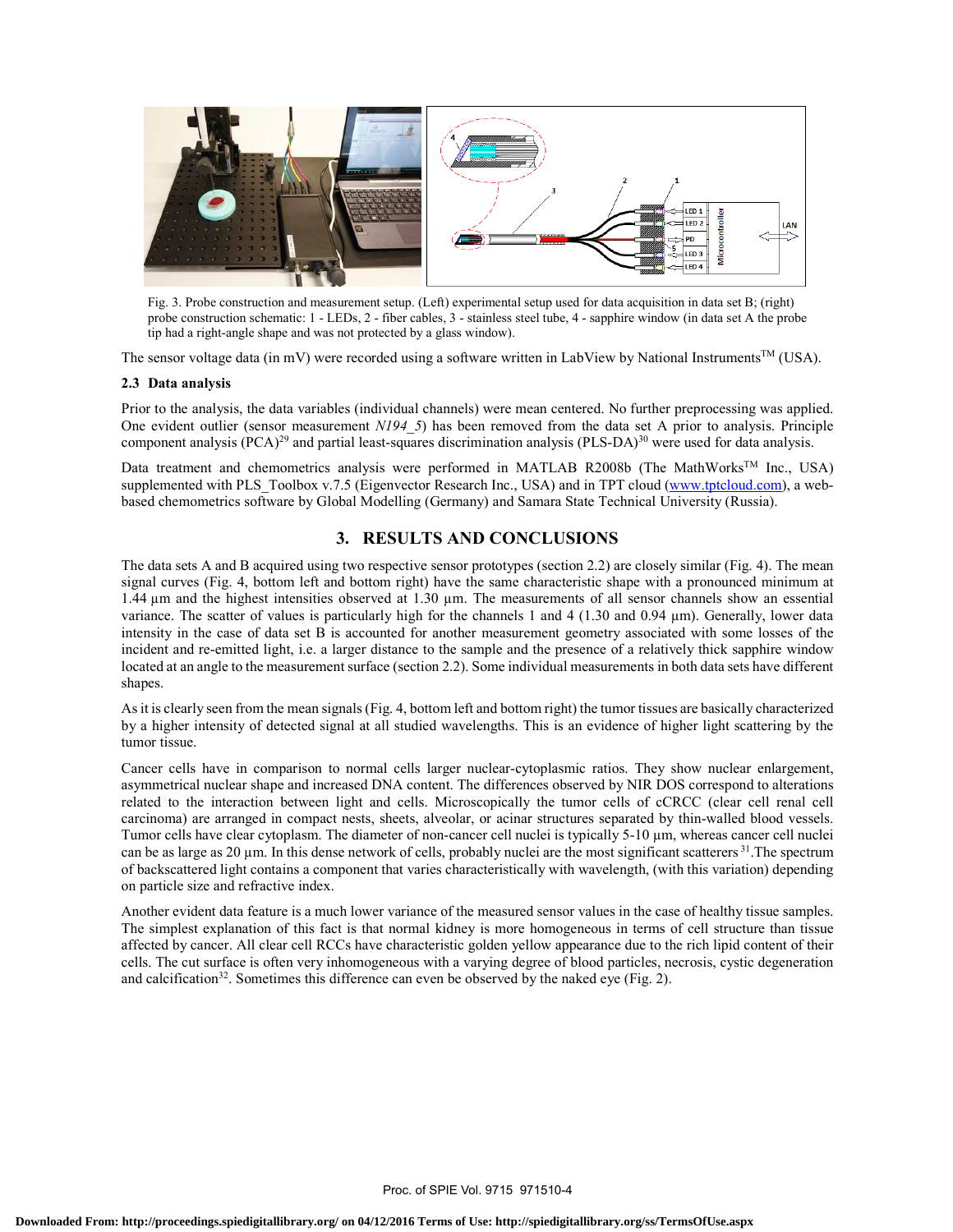The intensity of the backscattered light seems to be the main characteristic feature distinguishing normal and tumor tissue samples. Indeed, preliminary data analysis has shown that application of any scatter-correcting preprocessing technique, such as Standard Normal Variate or using the measurement at 1.3  $\mu$ m or another channel as an "internal" reference, is disadvantageous for the model discrimination power. Therefore, the modeling was performed by multivariate analysis of the raw data sets A and B.



Fig. 4. Sensor data: (top left) data set A, (top right) data set B, (bottom left and right) data mean and standard deviation in data sets A and B, respectively.

PCA score plots (Fig. 5) are convenient to estimate the general quality of cancer discrimination in data sets A and B. In the data set A (Fig. 5, top) the tumor/normal class separation is almost complete. Cancer recognition in the plane of two first PCs is complicated. The discrimination problem is related to the spectral similarity of different samples taken from the patient 194. The similarity of the tumor and normal sample from patient 194 may be explained by the fat content of both specimens. The tumor sample of 194 had a bright golden yellow color due to intracellular lipid accumulation. Normal sample 194 might be a cut of the adipose capsule of the kidney (or perinephric fat) which is a structure between the renal fascia and renal capsule. Nevertheless, in spite of the very strong measurement variance in the tumor samples in the PCAspace, the general trend is very promising and illustrates advantages of the multivariate (multi-channel) approach compared to a univariate sensing. None of the individual channels in Fig. 4 is capable of providing a similar degree of discrimination.

The class separation is much worse for the data set B. Again, the problem seems to be caused by unusual (compared to other) optical properties of several individual samples. Thus, tumor sample *T151* forms a very compact group of measurements at the left side of PC1, although the tumor is generally associated with a positive direction of PC1. This unusual appearance might be caused by the strong inhomogeneity of this tumor sample. In the highly heterogeneous layer there were a lot of necrotic regions, cystic changes, blood particles and some fat areas present (see Fig. 2, left). Measurement of each of these areas has led to a huge signal diversification. Some other inconsistencies correspond to specific positions on the sample. The measurements of the point *Cn* on the tumor sample *T144* are in the same way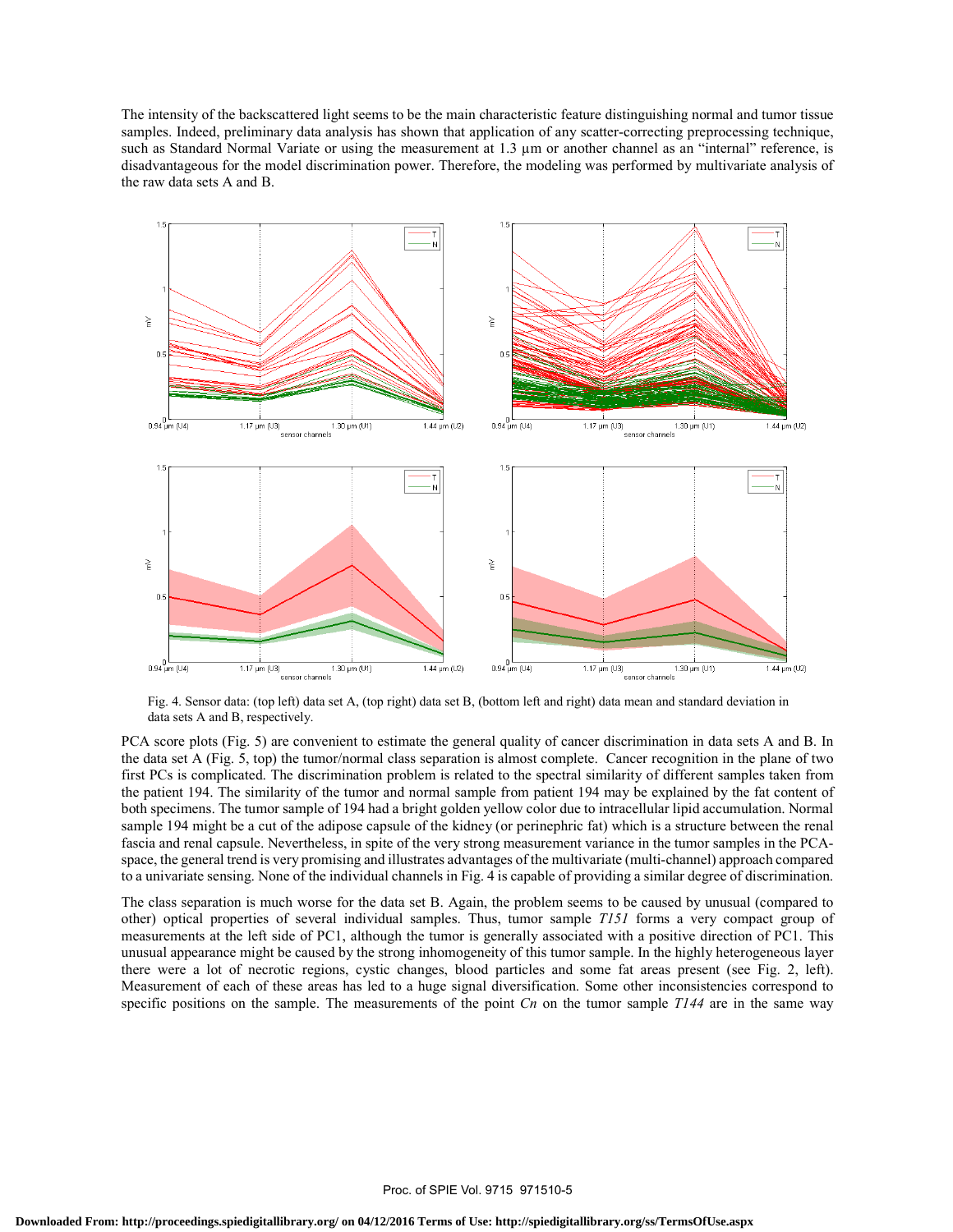randomly scattered, as the measured values of the whole tumor sample *T151*. On the contrary, *Cn* points of the normal sample *N144* of the same patient are typical "false positive" outliers (considering cancer as a "positive" test result). Elimination of the above sample and measurement positions only (they take about 18% of the whole data) significantly improves the separation statistics of PLS-DA analysis below.

Multivariate discrimination models have been built using PLS-DA algorithm. The latent variable space built by the PLS decomposition takes into account histological assignment of the samples to a "tumor" or "normal" class, i.e. the factor space is optimized for a particular discrimination task. For this reason PLS-DA is more effective for practical discrimination than PCA-based classification methods. PLS-DA calibration and cross-validation statistics for data sets A and B are presented in Table 1. Although the data set B exhibits worse discrimination, the presented statistical values of Sensitivity, Specificity and Accuracy indicate general practicability of tumor sensing using LED-based near infrared devices. Considering larger size and diversity of data set B, it better represents the real-life variability of the kidney tissue by oncology patients. Therefore, the data are not optimal for direct performance comparison of the two sensor models.

| Data<br>set         | nLV <sup>a</sup> | Calibration |     |                 |     |         |                  | Cross-validation |     |     |                 |                 |                  |                  |                  |
|---------------------|------------------|-------------|-----|-----------------|-----|---------|------------------|------------------|-----|-----|-----------------|-----------------|------------------|------------------|------------------|
|                     |                  | TPb         | FPc | TN <sup>d</sup> | FNe | $Sns$ f | Spc <sup>g</sup> | Acc <sup>h</sup> | TPb | FPc | TN <sup>d</sup> | FN <sup>e</sup> | S <sub>nsf</sub> | Spc <sup>g</sup> | Acc <sup>h</sup> |
| $A33^i$             | 2                | 19          |     | 11              | 2   | 91%     | 92%              | 91%              | 18  |     | 11              | 3               | 86%              | 92%              | 88%              |
| $B170^{\mathrm{i}}$ | 2                | 62          | 5   | 70              | 33  | 65%     | 93%              | 78%              | 59  | 7   | 68              | 36              | 64%              | 92%              | 75%              |
| B140 <sup>k</sup>   | $\overline{2}$   | 64          | 3   | 67              | 6   | 91%     | 96%              | 94%              | 63  | 3   | 67              | Ξ               | 90%              | 96%              | 93%              |

| Table 1. PLS-DA statistics of cancer detection in data sets A and B. |  |  |  |  |  |
|----------------------------------------------------------------------|--|--|--|--|--|
|----------------------------------------------------------------------|--|--|--|--|--|

<sup>a</sup> the number of latent variables in PLS-DA model; <sup>b</sup> True Positive; <sup>c</sup> False Positive; <sup>d</sup> True Negative; <sup>e</sup> False Negative;  $\frac{1}{2}$  following the Negative;  $\frac{1}{2}$  following  $\frac{1}{2}$  following  $\frac{1}{2}$  followi

<sup>f</sup> Sensitivity = TP/(TP+FN); <sup>g</sup> Specificity = TN/(FP+TN); <sup>h</sup> Accuracy = (TP+TN)/Total; <sup>i</sup> full data set A; <sup>j</sup> full data set B;<br><sup>k</sup> data set B without sample *T151* and positions *N144. Cn* and *T144. Cn* 

Relatively good reproducibility of measurements within individual samples and sample sites (even for the outliers) is an evidence of the technical quality of the method. Poor separation of classes in the case of the data set and sensor B is caused by the complexity of the data that could not be adequately captured by the four-channel device.

LEDs have been already successfully applied in miniaturized sensing devices in chemical sensing and optical diagnostics (e.g. the well-known pulse oximetry). The simplicity of use and low power consumption makes LEDs in combination with PDA (Photodiode Array) detectors a much more attractive option than tungsten-halogen lamps in optical/spectroscopic sensing devices. The miniaturization of diagnostic instruments is a very popular strategy in the development of medical devices. There is an increasing demand and a need to create small, handheld diagnostic sensors for in situ monitoring of vitality functions in real time. Typically, such devices (e.g. for monitoring of heart activity, oxygen or glucose level in the veins) are permanently implanted (or at least until they are replaced) and connected to a readout interface from which sensor data can be read out. A wireless transponder circuit of a sensing device, which is attached or brought into contact with tissue, makes the application even more attractive for surgical or histopathological practice. The LEDs based sensor to distinguish between tumor and nontumor tissue is a relatively new application, which is currently at the early development stage. In this paper, an experimental proof-of-concept demonstration of the LEDs based sensor for tumor differentiation using 4 wavelengths in NIR range has been presented. A wide spectrum of examinations of various organs and selection of suitable, relevant wavelengths needs to be performed in the development of the next prototype. Even if hitherto delivered results are widely scattered and their in-depth analysis does not achieve desired precision, nevertheless the perspectives are very promising.

The main disadvantage of the sensor in its present configuration is low Sensitivity caused by the very high variance of the measurements on cancer samples (Fig. 4). The tendency to give out false negatives is particularly dangerous in medical diagnostics; in oncology, they should be practically excluded. Therefore, improvement of the general Accuracy and tumor detection Specificity is the main requirement to further improvement of the sensor.

The sensor improvement can be achieved by further optimization of the number of channels and their working wavelengths. In optical technologies, the discrimination success basically relies on the sensor capability to recognize disease markers

data set B without sample *T151* and positions *N144\_Cn* and *T144\_Cn*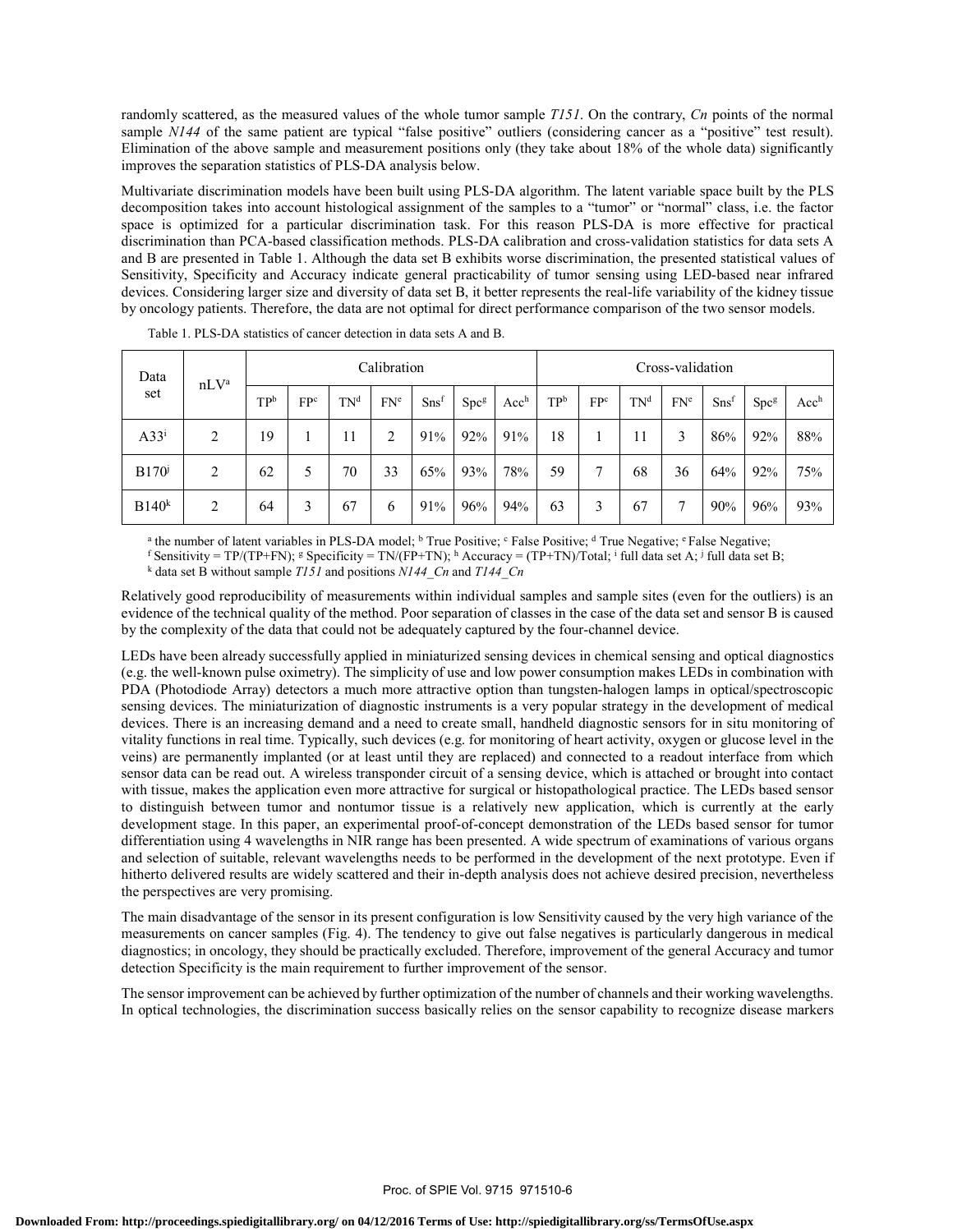by their spectral features. The most informative wavelengths should be found out based on a preliminary full-spectrum study of a representative sample set. Data quality can also be improved by the optimization of measurement parameters, including distance, angle, light intensity, and by using an appropriate reference. The probe construction can also be adapted to avoid various environmental effects, such as excessive water (contact measurement), surface highlights and ambient light. The above mentioned improvements are an important part of the future project work.



Fig. 5. LV1-LV2 scores for a PCA model on data sets A (top) and B (bottom), respectively. Zoom regions (areas inside rectangles) are shown magnified to the right of the main plots.

#### **Acknowledgement**

Funding of the project by the European Union and European Regional Development Fund (Grant 10155837) is gratefully acknowledged. This work was supported by the Russian Ministry of Education and Science, within the framework of the basic part of state task on the theme: "Optical sensor technologies for quantitative and qualitative analysis in the industry and private life" (Project No. 3835). DK thanks DAAD for financial support of his research stay in Berlin (award # 50015559)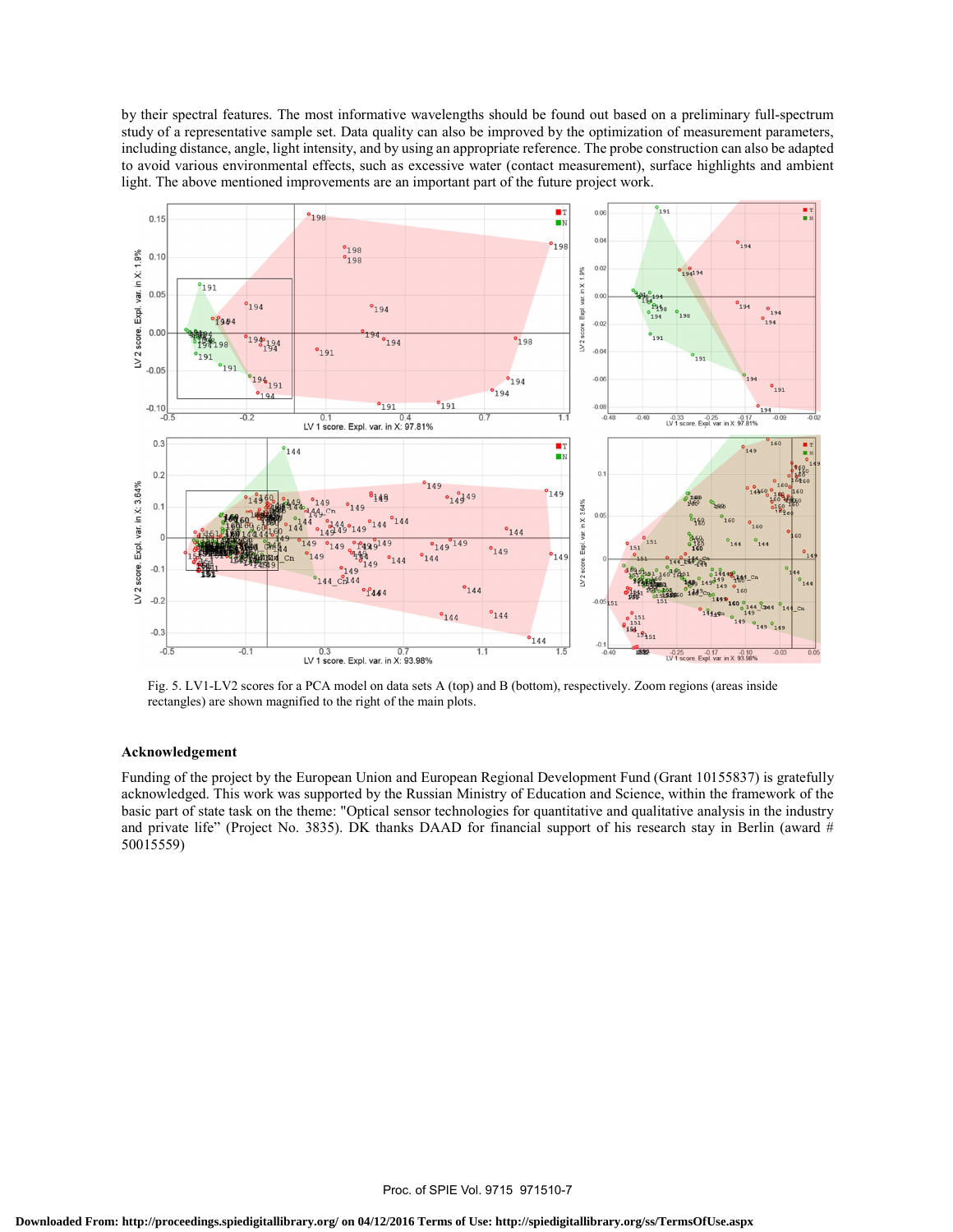#### **REFERENCES**

- [1] Artyushenko, V., Schulte, F., Zabarylo, U., Berlien, H.-P., Usenov, I., Saeb Gilani, T., Eichler, H., Pieszczek, Ł., Bogomolov, A., Krause, H., Minet, O., "Spectral fiber sensors for cancer diagnostics in vitro," Proc. SPIE 9537, Clinical and Biomedical Spectroscopy and Imaging IV, 953720 (July 15, 2015).
- [2] Nachabe, R., Hendriks, B. H., Schierling, R., Hales, J., Racadio, J. M., Rottenberg, S., Ruers, T. J., Babic, D. and Racadio, J. M., "Real-time in vivo characterization of primary liver tumors with diffuse optical spectroscopy during percutaneous needle interventions: feasibility study in woodchucks," Invest Radiol. 50(7), 443-448 (2015).
- [3] Nachabé, R., Evers, D. J., Hendriks, B. H., Lucassen, G. W., van der Voort, M., Wesseling, J. and Ruers, T. J., "Effect of bile absorption coefficients on the estimation of liver tissue optical properties and related implications in discriminating healthy and tumorous samples," Biomed. Opt. Express 2(3), 600–614 (2011).
- [4] Volynskaya, Z., Haka, A. S., Bechtel, K. L., Fitzmaurice, M., Shenk, R., Wang, N., Nazemi, J., Dasari, R. R. and Feld, M. S., "Diagnosing breast cancer using diffuse reflectance spectroscopy and intrinsic fluorescence spectroscopy," J. Biomed. Opt. 13(2), 024012 (2008).
- [5] Zhu, C., Breslin, T. M., Harter, J. and Ramanujam N., "Model based and empirical spectral analysis for the diagnosis of breast cancer," Opt. Express 16(19), 14961–14978 (2008).
- [6] Zhang, Y., Chen, Y., Yu, Y., Xue, X., Tuchin, V. V. and Zhu, D., "Visible and near-infrared spectroscopy for distinguishing malignant tumor tissue from benign tumor and normal breast tissues in vitro," J. Biomed. Opt. 18(7), 077003 (2013).
- [7] Cerussi, A., Shah, N., Hsiang, D., Durkin, A., Butler, J. and Tromberg, B.J., "In vivo absorption, scattering, and physiologic properties of 58 malignant breast tumors determined by broadband diffuse optical spectroscopy," J. Biomed. Opt. 11(4), 044005 (2006).
- [8] Chang, V. T.-C., Bean, S. M., Cartwright, P. S. and Ramanujam, N., "Visible light optical spectroscopy is sensitive to neovascularization in the dysplastic cervix," J. Biomed. Opt. 15(5), 057006 (2010).
- [9] Subhash, N., Mallia, J. R., Thomas, S. S., Mathews, A., Sebastian, P. and Madhavan J., "Oral cancer detection using diffuse reflectance spectral ratio R540/R575 of oxygenated hemoglobin bands," J. Biomed. Opt. 11(1), 014018 (2006).
- [10] Mallia, R. J., Narayanan, S., Madhavan, J., Sebastian, P., Kumar, R., Mathews, A., Thomas, G. and Radhakrishnan, J., "Diffuse reflection spectroscopy: an alternative to autofluorescence spectroscopy in tongue cancer detection," Appl. Spectrosc. 64(4), 409-418 (2010).
- [11] Amelink, A., Kaspers, O. P., Sterenborg, H. J., van der Wal, J. E., Roodenburg, J. L. and Witjes, M. J., "Noninvasive measurement of the morphology and physiology of oral mucosa by use of optical spectroscopy," Oral Oncol. 44(1), 65-71 (2008).
- [12] Kim, S. B., Temiyasathit, C., Bensalah, K., Tuncel, A., Cadeddu, J., Kabbani, W. and Liu, H, "An effective classification procedure for diagnosis of prostate cancer in near infrared spectra" Expert Systems with Applications 37(5)*,* 3863-3869 (2010).
- [13] Sharma, V., Olweny, E., Kapur, P., Cadeddu, J., Roehrborn, C., and Liu, H., "Prostate cancer detection using combined auto-fluorescence and light reflectance spectroscopy: ex vivo study of human prostates," Biomed. Opt. Express 5(5), 1512-1529 (2014).
- [14] Sun, X., Xu, Y., Wu, J., Zhang, Y., and Sun, K., "Detection of lung cancer tissue by attenuated total reflection-Fourier transform infrared spectroscopy — a pilot study of 60 samples," J. Surg. Res. 179(1), 33-38 (2013).
- [15] Yi, W.-S., Cui, D.-S., Li, Z., Wu, L.-L., Shen, A.-G., and Hu, J.-M., "Gastric cancer differentiation using Fourier transform near-infrared spectroscopy with unsupervised pattern recognition," Spectrochim. Acta A Mol. Biomol. Spectrosc. 101, 127–131 (2013).
- [16] Maziak, D. E., Do, M. T., Shamji, F. M., Sundaresan, S. R., Perkins, D. G., and Wong, P. T. T., "Fourier-transform infrared spectroscopic study of characteristic molecular structure in cancer cells of esophagus: an exploratory study," Cancer Detect. Prev. 31(3), 244–253 (2007).
- [17] Eichler, J., Knot, J., and Lenz, H., "Measurements on the depth of penetration of light (0.35-1.0 µm) in tissue," Rad. Environm. Biophys. 14, 239-242 (1977).
- [18] Svaasand, L., "On the Physical Rationale of Photodynamic Therapy," editor Gomer, C. J., [Future Directions and Application in Photodynamic Therapy], SPIE Institute Series for Advanced Optical Technologies, 233-248 (1990).